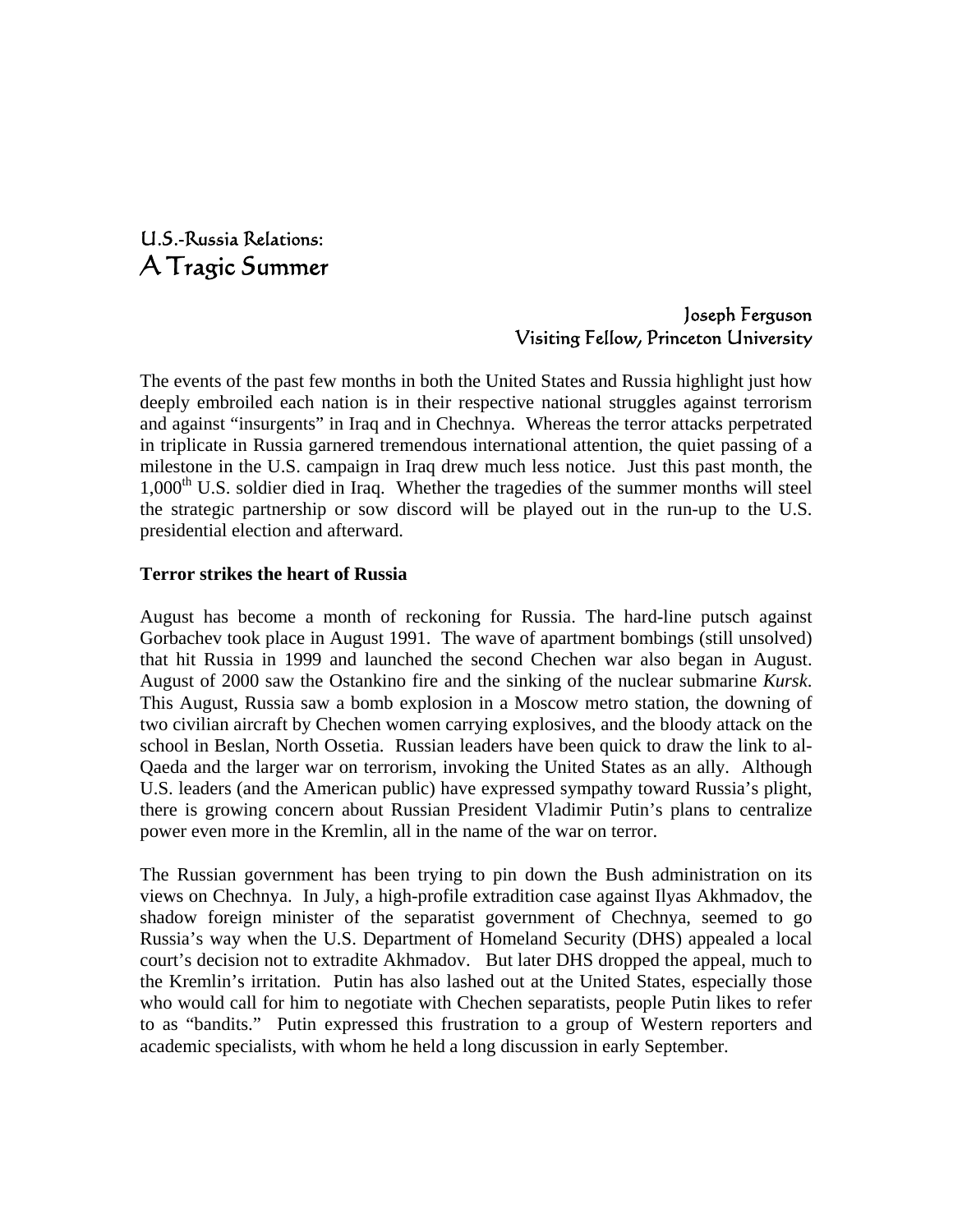The Bush administration seems less agitated about Chechnya and Russia's actions there than about the Yukos case, which Washington fears is adding to the spike in world oil prices. On several occasions the White House and the State Department delivered a personal message to Putin asking that the courts give imprisoned Yukos chief Mikhail Khodorkovsky due process before the law. The latest occasion was when U.S. National Security Adviser Condoleezza Rice spoke by telephone with Kremlin chief of staff Dmitry Medvedev in August.

There is still great concern in Russia not only about the United States' intentions in Central Asia, but also about NATO's intentions in the Baltics and Eastern Europe, and in the Caucasus and Central Asia. The latest brouhaha has been over Russian bases in Georgia, the concern in Moscow being that a Russian pullout could invite a NATO pullin. A recent headline in the daily *Noviye Izvestia* proclaimed "Russia surrounded: the American takeover of Central Asia" in reaction to the U.S. plan to draw down forces in Germany and elsewhere in NATO, and move parts of them to southeastern Europe and Central Asia. A respected defense journal *Nezavisimoe Voennoe Obozrenie* suggested that the United States has more benign intentions in Central Asia and wondered whether the new U.S. bases in Central Asia could become foci of cooperation between the two nations. Russian Defense Minister Sergei Ivanov spent much of the time in his August St. Petersburg meeting with U.S. Secretary of Defense Donald Rumsfeld discussing the issue of NATO expansion, and Ivanov expressed his concern.

Surprisingly the U.S. presidential election has brought little notice to the Bush administration's Russia policy. Unlike the 2000 election when much was made of the Clinton administration's coddling of Boris Yeltsin, so far there has been little mention of this. John Kerry has said Bush is "ignoring America's interest in seeing democracy advance in Russia," but has made little other mention of Russia and the Bush administration's policy toward Russia. Kerry's running mate John Edwards has said that he would not want Russia to be a G8 member. The Russian press has speculated about John Kerry as president, and seems to think that a Democratic administration would complicate relations with Russia (according to an article in the daily *Versiya*). The Kremlin seems to concur with this assessment, and Putin has made it no secret that he would prefer a Bush re-election to a Kerry victory.

The American press, on the other hand, has been studiously vociferous in its criticism of the Russian government, not only in its handling of the Yukos case and the war in Chechnya, but also in its handling of the Beslan school seizure, insisting that the whole truth behind the massacre is being covered up. The *Washington Post* published an editorial entitled, "Suppressing Truth in Russia," in response to the aftermath of the Beslan tragedy. Meanwhile *The New York Times* suggested that the United States and Russia are "allies sliding apart." But the Western press has judged even more harshly the changes proposed by Putin that will centralize power in the Kremlin, by having regional governors selected by the president, and having only proportional representation in the State Duma (doing away with direct candidate elections). The *Christian Science Monitor* suggested that it is "Back to the U.S.S.R." for Russia. *The New York Times* called the new changes "Russia's Lurch Backward." Both U.S. Secretary of State Colin Powell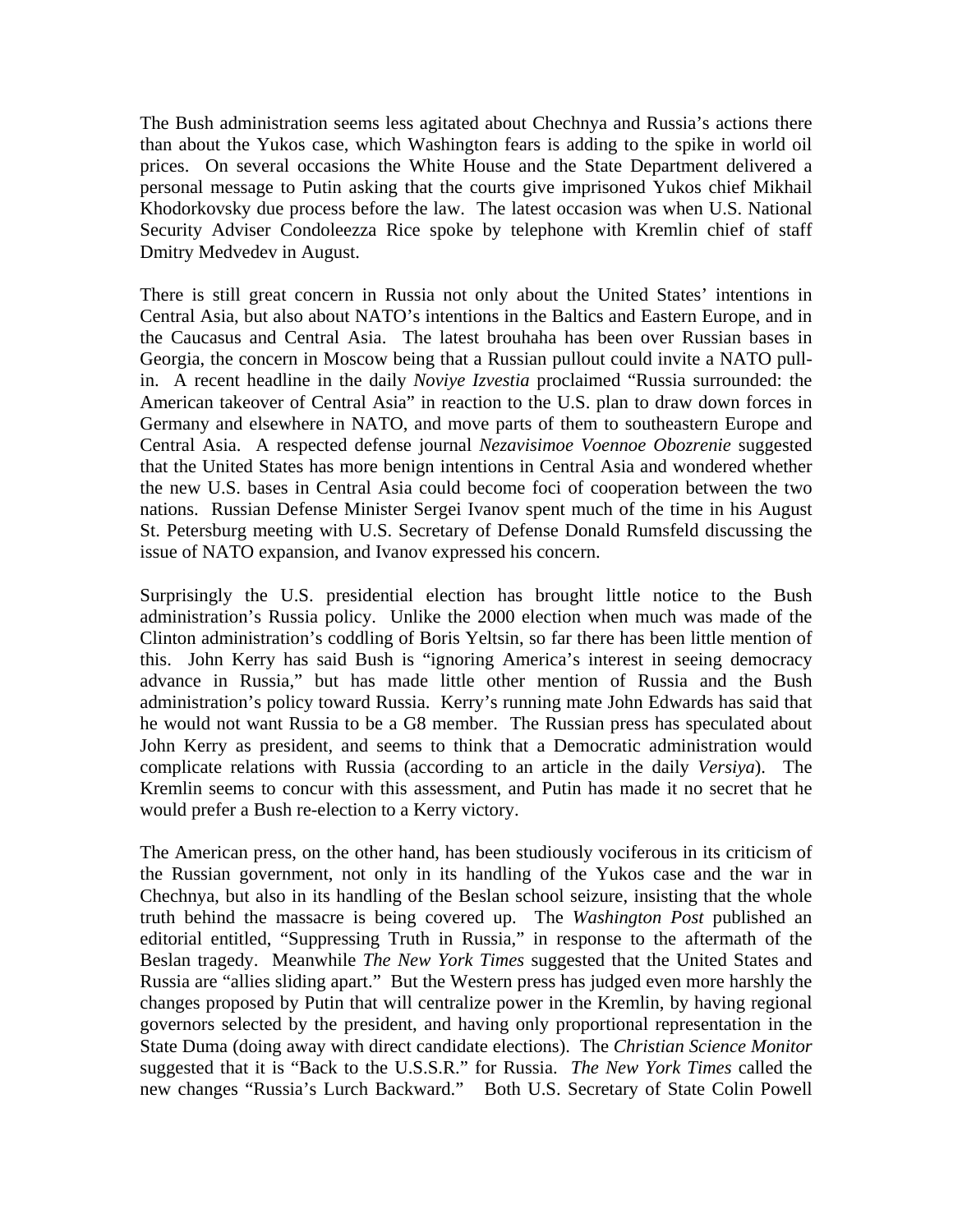and his deputy Richard Armitage chimed in with their concern about Russia's political changes. Russia's Foreign Minister Sergei Lavrov responded to Powell's remarks by saying that it was an internal matter for Russia.

## **Iraq and the Middle East**

Iraq continues to be the center of U.S. foreign policy, and increasingly U.S. relations with third countries are influenced by how that country views U.S. actions in Iraq. This is the case both with allies (France, Germany, Japan, et al) and simple partner countries (Russia and others). Russia, though not cooperating with the United States in Iraq, has at least abstained from criticism. In fact, there were reports in the Russian press (*Izvestia* and *Interfax*) that Putin was considering sending Russian troops to Iraq to support the U.S.led coalition. The Russian Foreign Ministry quickly denied these reports, but it left many wondering whether this had in fact been considered as an attempt to tie Russia closer to the U.S. war on terror and gain more concessions.

Iran continues to be a sore spot – specifically continued Russian support for Iran's supposed peaceful nuclear energy program. Russia-U.S. cooperation in the nonproliferation arena has been above reproach – apart from this one area. Russia seems hesitant to give up something that it feels will give it clout in a region where it has been greatly marginalized over the past 15 years. In September the *Wall Street Journal* issued an editorial criticizing Russia's relationship with both Iran and Syria.

Putin seems content to tacitly support the United States in Iraq, as long as the White House continues to turn a blind eye to Chechnya. Iran could become a complicating factor in the bilateral relationship, but thus far this issue has drawn much less attention due to the war in Iraq.

## **Areas of cooperation**

Energy is still a big area of cooperation between Washington and Moscow. The U.S. government's concern about the Yukos trials seems to be more predicated on a concern about world oil prices than about the well-being of Khodorkovsky or due process of law in Russia. There is great interest in the United States not only in importing Russian oil, but also in Russian natural gas. (Russia has the world's largest gas reserves.)

Sakhalin Island, home to billions of dollars of U.S., European, and Japanese investment could become a large supplier of natural gas for the west coast of the United States in the next few years. At least, that is the intention of Royal Dutch/Shell and also the Russian natural gas monopoly, Gazprom. It is hoped liquified natural gas (LNG) can be shipped to California as early as 2007. Several producers on Sakhalin already have signed contracts for 3.4 million tons a year of LNG deliveries to Japan. Gazprom was also recently given the green light by the Russian government to purchase the state-owned oil company Rosneft and to allow undiluted foreign ownership of the new shares. This new giant will not only be more competitive, but will control 20 percent of the world's natural gas production.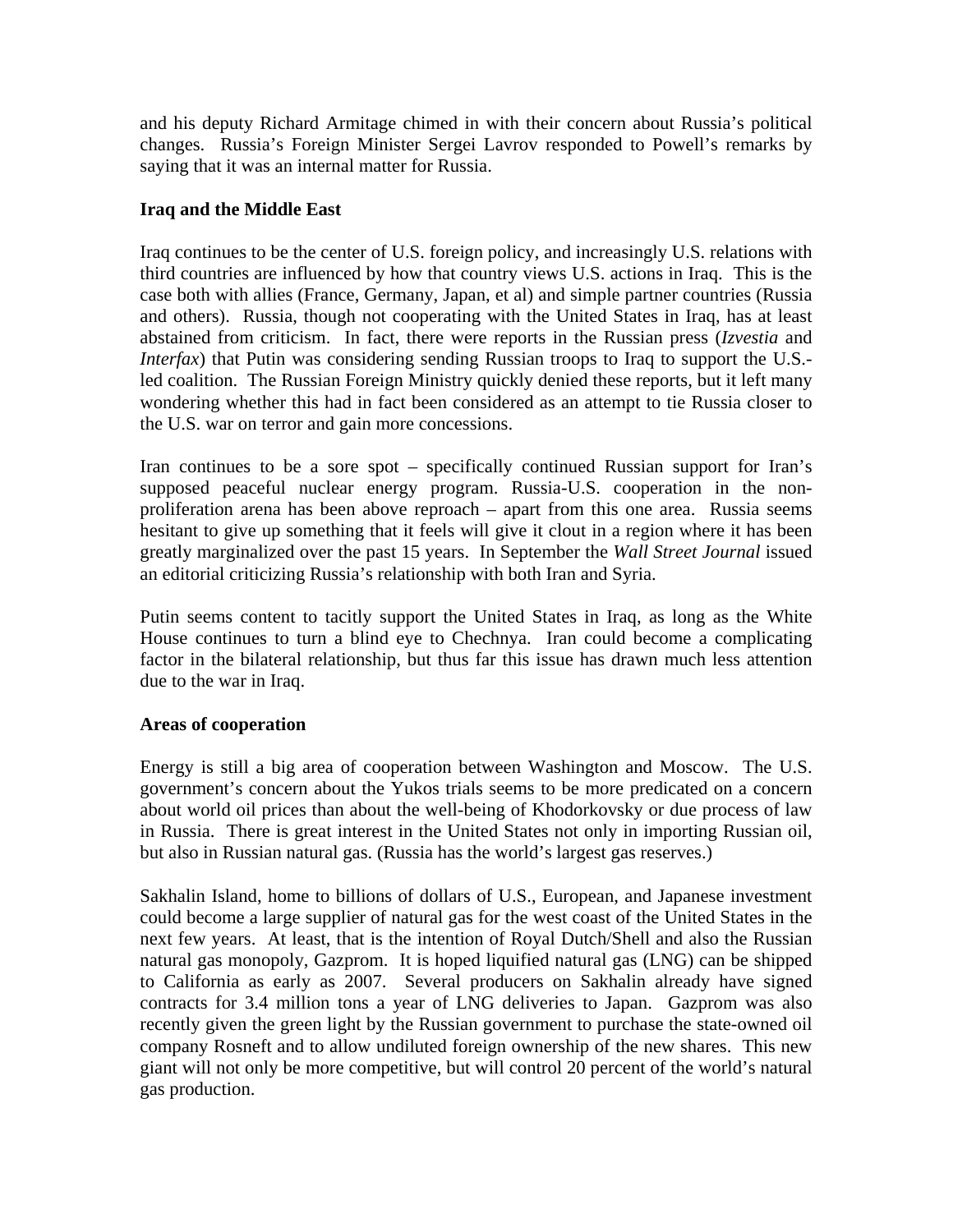At a conference of Russian and U.S. oil producers in Moscow, Russia's Minister for Trade and Economic Development German Gref said that his country has high hopes for the United States as an export market. According to commentary in *Izvestia*, Russian firms are ready "to fiercely compete with each other on the American market." Russian-U.S. energy cooperation was further highlighted by the recent acquisition by U.S. oil giant ConocoPhillips of nearly \$2 billion for a 7.6 percent stake in Russia's Lukoil—the world's No. 2 oil company by reserves.

In spite of the grave view taken in Washington about Russia's political path, cooperation against terror is continuing, and if the Bush administration remains in office another four years, odds are that this cooperation will continue, however ad hoc it may be. The daily *Nezevisimaya Gazeta* wrote that the United States and Russia stand "shoulder to shoulder," while *Izvestia* wrote that the two are "in the same boat."

## **East Asia**

U.S.-Russian relations in Asia are cordial, as the two sides have much less to disagree on. Korea continues to be the prime area of concern, but there was little movement over the summer months, as the DPRK leadership apparently decided that it would await the U.S. presidential election before agreeing to a new round of six-party talks. The Russian leadership has been helpful in lobbying for a new round of talks, but the North Koreans are not moving.

Russian Foreign Minister Lavrov made his first trip to Asia in July, visiting the Korean Peninsula and meeting with DPRK leader Kim Jong-il, and laying the groundwork for a visit by South Korean President Roh Moo-hyun to Moscow later in the summer. Reports suggested that Russia was hoping to play a mediating role between North and South Korea, independent of China or the United States. Although the Kremlin denied these reports, Russia is obviously keen to play a vital role in resolving the standoff on the Korean Peninsula. Russia is also hoping to reinvigorate economic relations with South Korea. President Roh visited Moscow in September and oversaw the signing of commercial contracts – primarily in the energy sector – for more than \$4 billion. The largest contract was a \$3 billion project to create a refinery and petrochemical plant in Tatarstan, signed between Lucky Gold Group, South Korea's second-largest industrial group, and the Russian oil producer Tatneft. Roh was accompanied by a delegation of about 50 top executives of some of Korea's largest corporations, including Lucky Gold, Samsung, and Hyundai. Meanwhile the Korean stated-owned gas company, Kogas, was offered an equity stake by the shareholders of Sakhalin Energy, which operates the multibillion-dollar Sakhalin-2 offshore oil and gas project.

Not to be outdone by their neighbor, the Japanese government announced that it would grant \$77.6 million to the Russian government to undertake a feasibility study on a pipeline linking Russian oil fields near Taishet to the Pacific port of Nakhodka, south of Vladivostok. More than anything, Japanese leaders seem keen to not be outbid for Russian energy sources by any of their neighbors, whether they be Chinese or Korean. As eager as Japan is to further develop its relationship with Russia, Japanese leaders have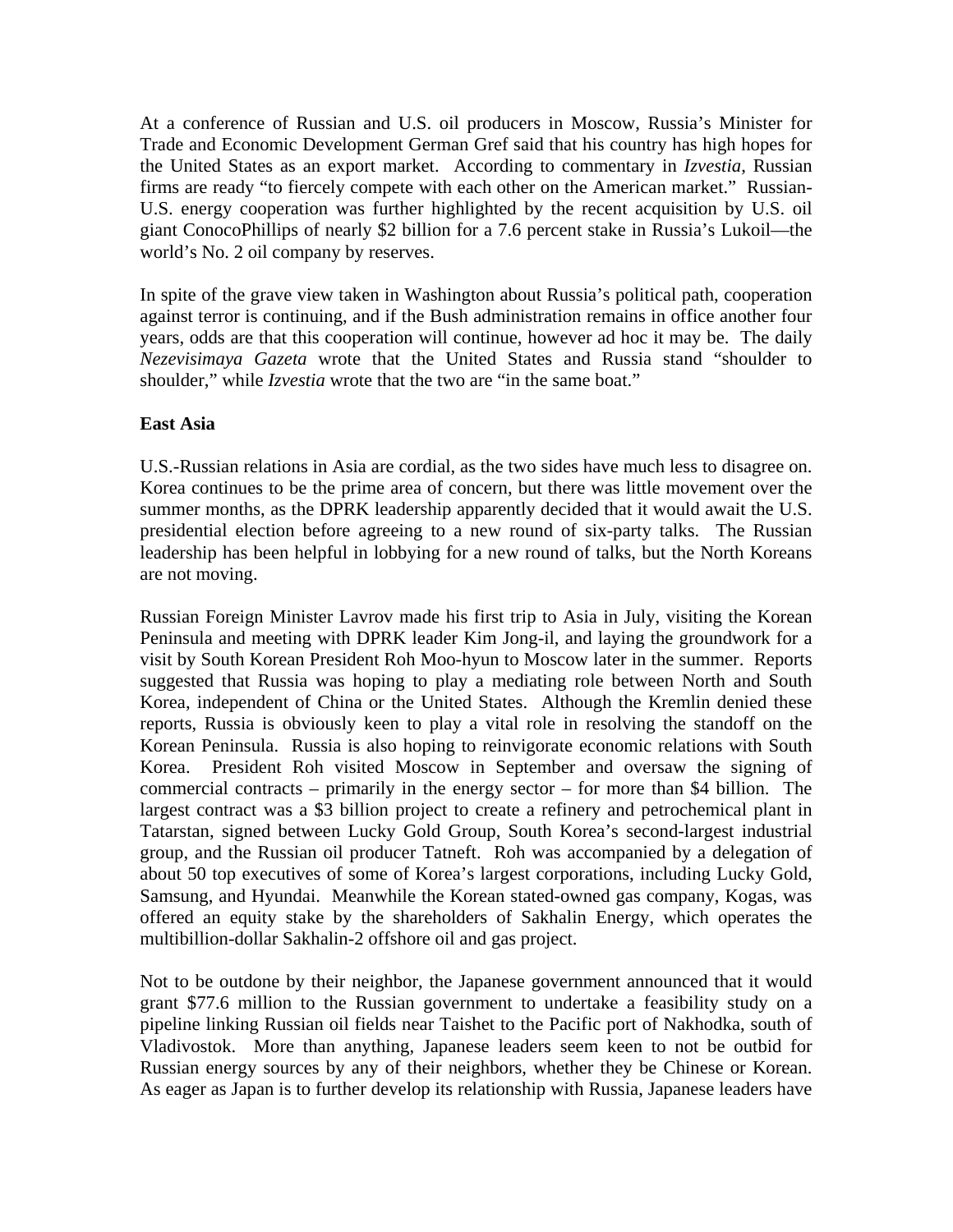made it clear that they have not forgotten the territorial dispute. Prime Minister Koizumi Junichiro has made the "Northern Territories" a focus of his foreign policy agenda. Although he recognizes the necessity of access to Russian energy, he also has been unwilling to separate the territorial dispute from the economic relationship. To highlight his anxiety about the disputed islands, Koizumi made an offshore boat tour of the islands in early September, all the while being trailed by a Russian Coast Guard vessel.

China, Japan, and South Korea are all making concerted efforts to reach out to the Russian government and make a connection to Russia's long-term energy strategy. Russia, meanwhile, is looking for a more active role for itself in Northeast Asia and feels that being involved on the Korean Peninsula will help give it the political clout that energy cooperation will not necessarily provide.

The United States and Russia have a complicated relationship, and this past summer bears testimony to that. Although the leaders of both countries feel close in their fight against terrorism, the peoples of the two nations are struggling to identify with one another. The lack of debate in the U.S. presidential election about Russia policy reinforces how leaders in the United States (on both sides of the political spectrum) feel about the direction of the bilateral relationship; at least it indicates that they have no fresh ideas. Additionally, this lack of debate makes it difficult for the American people to make judgments about Russia (unlike in 1992, 1996, or 2000). To be sure, Russia experts around the nation are decrying the political direction of Vladimir Putin's Russia, but for the average American, allies such as France, Germany, and Spain probably rank lower on the popularity list. Similarly, in Russia, the people are ambivalent about how they feel toward the United States. Russia's leaders, meanwhile, are trying their best to maintain the "strategic partnership against terrorism." Although many expert observers feel that Beslan, and the subsequent political changes made in its wake, have changed the nature of how the United States will deal with Russia over the next several years, great change is unlikely, barring a series of catastrophic events. The bet here is that the status quo will maintain an ambiguous partnership united more by hatred of terrorism than by domestic concerns.

# **Chronology U.S.-Russia Relations July-September 2004**

**July 1, 2004:** In a visit to Moscow U.S. Secretary of Health and Human Services Tommy Thompson meets with Russian Health Minister Mikhail Zurabov and the two sides announce new American-Russian efforts against HIV/AIDS and tuberculosis.

**July 2, 2004:** Russia and the 10 members of the Association of Southeast Asian Nations (ASEAN) issue a joint declaration on cooperation in fighting international terrorism in Jakarta and agree to improve the exchange of intelligence information.

**July 5, 2004:** Russian Foreign Minister Sergei Lavrov meets with DPRK leader Kim Jong-il in Pyongyang.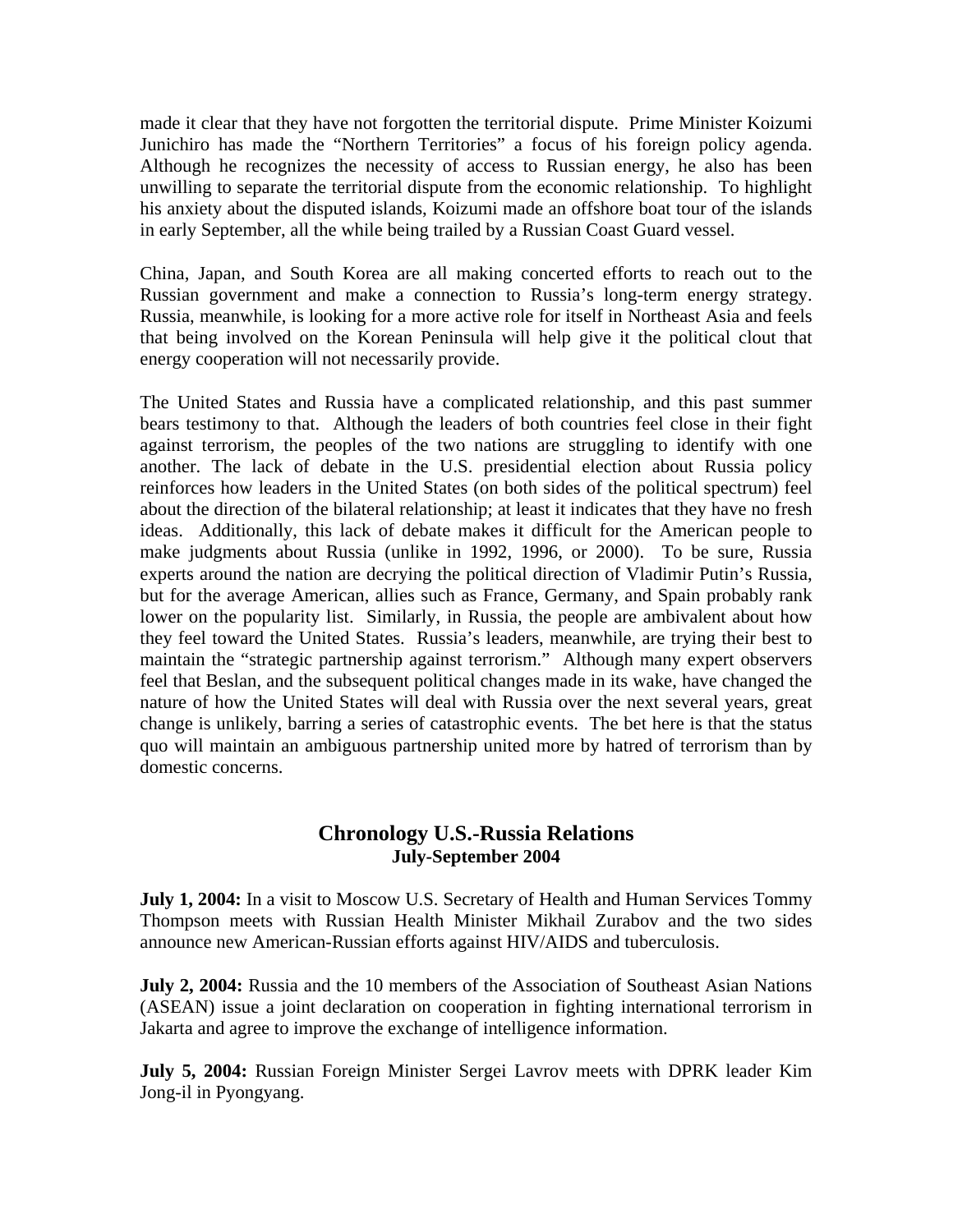**July 9, 2004:** Forbes Russia Editor-in-Chief Paul Khlebnikov, a U.S. citizen, is murdered on a Moscow street. The case draws wide attention to Russia's crime problems.

**July 11, 2004:** The Japanese government announces that it will give Russia \$77.6 million to study the construction of a Siberian oil pipeline to the Pacific port of Nakhodka.

**July 27, 2004:** Officials from Japanese Marine Security Department meet with officials from Russia's Federal Border Guard in Vladivostok to discuss further cooperation.

**Aug. 7, 2004:** The Russian Baltic fleet begins exercises with NATO warships, an historic first.

**Aug. 8, 2004:** U.S. National Security Adviser Condoleezza Rice speaks by telephone with Kremlin chief of staff Dmitry Medvedev about the effect the Yukos case is having on the world oil market.

**Aug. 12, 2004:** With an eye on rising oil prices, the U.S. State Department publicly calls on the Russian government to put aside internal "political considerations" in order to resolve the Yukos matter.

**Aug. 14, 2004:** In a visit to St. Petersburg, Secretary of Defense Rumsfeld meets with Russian Defense Minister Sergey Ivanov. The two discuss the war on terror and announce impending joint naval maneuvers. They also announce that Moscow and Washington may jointly develop a missile defense system. Ivanov expresses concern about NATO's expansion into the Baltics.

**Aug. 24, 2004:** Two passenger airliners leaving the same Moscow airport on domestic flights explode in mid-air at the same moment over south-central Russia, killing 90 people. The Kremlin at first denies a terrorist link, but then later concedes that it is a coordinated terror attack.

**Aug. 31, 2004:** Terrorists target Moscow metro station, killing 9 and wounding dozens of others in a suicide explosion.

**Sept. 1, 2004:** Chechen terrorists seize a school in the North Ossetian town of Beslan, taking hostage hundreds of children and adults. After a two-day standoff, violence erupts and almost 400 people—mostly children—are killed.

**Sept. 2, 2004:** Japanese Prime Minister Koizumi Junichiro inspects disputed "Northern Territories" by boat.

**Sept. 6, 2004:** Meeting Western journalists and academic specialists, President Putin lashes out at U.S. and Europe calls to discuss a settlement with the Chechen insurgents.